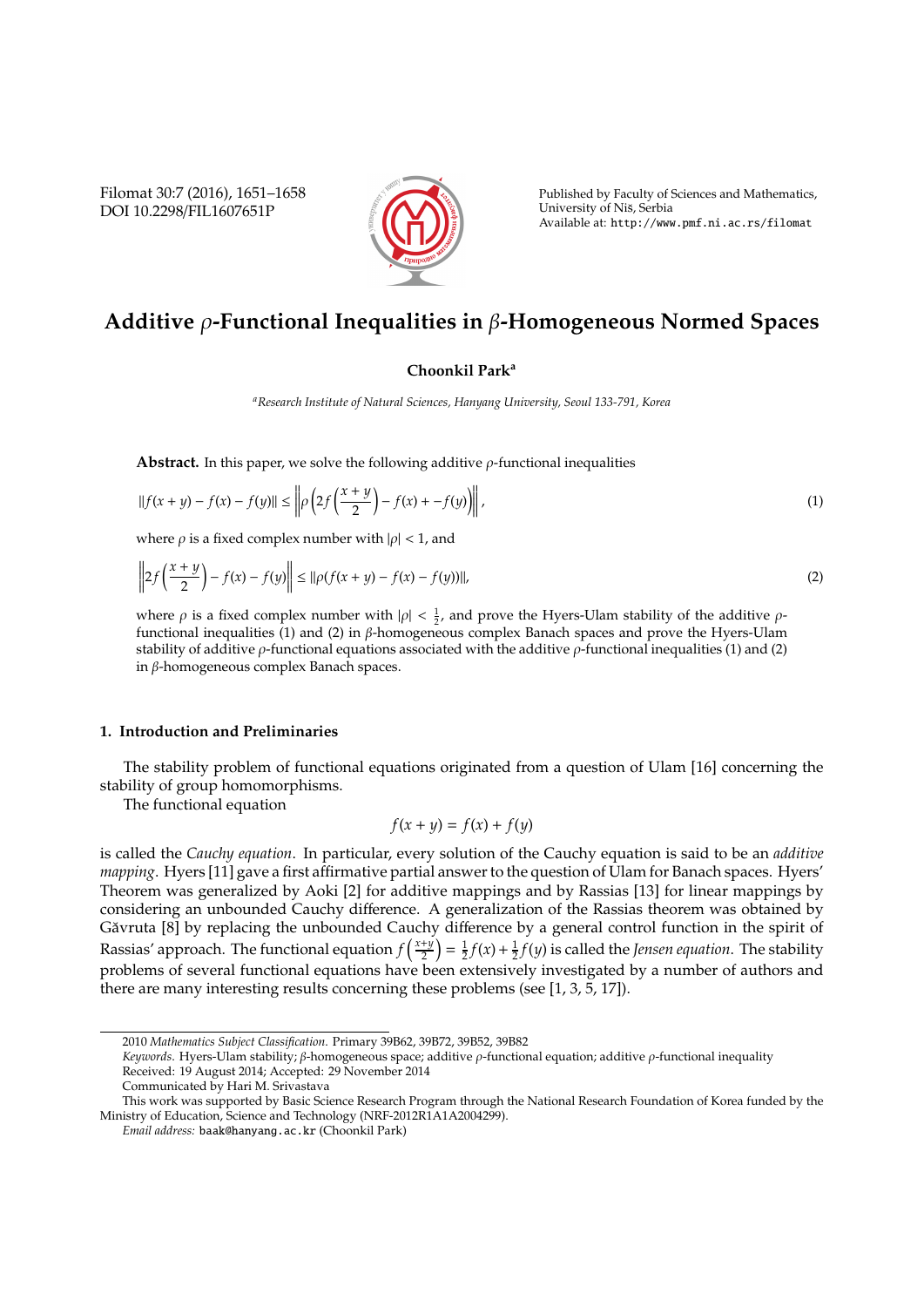In [9], Gilányi showed that if f satisfies the functional inequality

$$
||2f(x) + 2f(y) - f(xy^{-1})|| \le ||f(xy)|| \tag{3}
$$

then *f* satisfies the Jordan-von Neumann functional equation

$$
2f(x) + 2f(y) = f(xy) + f(xy^{-1}).
$$

See also [4, 7, 14] for functional inequalities. Gilányi [10] and Fechner [6] proved the Hyers-Ulam stability of the functional inequality (3). Park, Cho and Han [12] proved the Hyers-Ulam stability of additive functional inequalities.

**Definition 1.1.** Let X be a linear space. A nonnegative valued function  $\|\cdot\|$  is an F-norm if it satisfies the following *conditions:*

 $(FN_1)$   $||x|| = 0$  *if and only if*  $x = 0$ *;*  $(FN_2)$   $\|\lambda x\| = \|x\|$  *for all*  $x \in X$  *and all*  $\lambda$  *with*  $|\lambda| = 1$ *;*  $(FN_3)$   $||x + y|| \le ||x|| + ||y||$  *for all x*,  $y \in X$ ;  $(FN_4)$   $\|\lambda_n x\| \to 0$  *provided*  $\lambda_n \to 0$ *;*  $(FN_5)$   $\|\lambda x_n\| \to 0$  *provided*  $x_n \to 0$ *. Then* (*X*,  $\|\cdot\|$ ) *is called an F<sup>∗</sup>-space. An F-space is a complete F<sup>∗</sup>-space.* 

An *F*-norm is called  $\beta$ -homogeneous ( $\beta > 0$ ) if  $||tx|| = |t|^{\beta}||x||$  for all  $x \in X$  and all  $t \in \mathbb{C}$  (see [15]).

In Section 2, we solve the additive  $\rho$ -functional inequality (1) and prove the Hyers-Ulam stability of the additive *ρ*-functional inequality (1) in *β*-homogeneous complex Banach spaces. We moreover prove the Hyers-Ulam stability of an additive  $\rho$ -functional equation associated with the additive  $\rho$ -functional inequality (1) in  $β$ -homogeneous complex Banach spaces.

In Section 3, we solve the additive  $\rho$ -functional inequality (2) and prove the Hyers-Ulam stability of the additive *ρ*-functional inequality (2) in *β*-homogeneous complex Banach spaces. We moreover prove the Hyers-Ulam stability of an additive ρ-functional equation associated with the additive ρ-functional inequality (2) in  $\beta$ -homogeneous complex Banach spaces.

Throughout this paper, let  $\beta_1$ ,  $\beta_2$  be positive real numbers with  $\beta_1 \leq 1$  and  $\beta_2 \leq 1$ . Assume that *X* is a  $β_1$ -homogeneous real or complex normed space with norm  $\| \cdot \|$  and that *Y* is a  $β_2$ -homogeneous complex Banach space with norm  $\|\cdot\|$ .

### **2. Additive** ρ**-Functional Inequality** (1)

Throughout this section, assume that  $\rho$  is a fixed complex number with  $|\rho| < 1$ .

In this section, we solve and investigate the additive  $ρ$ -functional inequality (1) in  $β$ -homogeneous complex Banach spaces.

**Lemma 2.1.** *A mapping*  $f: X \rightarrow Y$  satisfies

$$
||f(x + y) - f(x) - f(y)|| \le ||\rho \left(2f\left(\frac{x + y}{2}\right) - f(x) - f(y)\right)||
$$
\n(4)

*for all*  $x, y \in X$  *if and only if*  $f : X \rightarrow Y$  *is additive.* 

*Proof.* Assume that  $f: X \rightarrow Y$  satisfies (4).

Letting  $x = y = 0$  in (4), we get  $||f(0)|| \le 0$ . So  $f(0) = 0$ . Letting  $y = x$  in (4), we get

$$
||f(2x) - 2f(x)|| \le 0
$$

and so  $f(2x) = 2f(x)$  for all  $x \in X$ . Thus

$$
f\left(\frac{x}{2}\right) = \frac{1}{2}f(x) \tag{5}
$$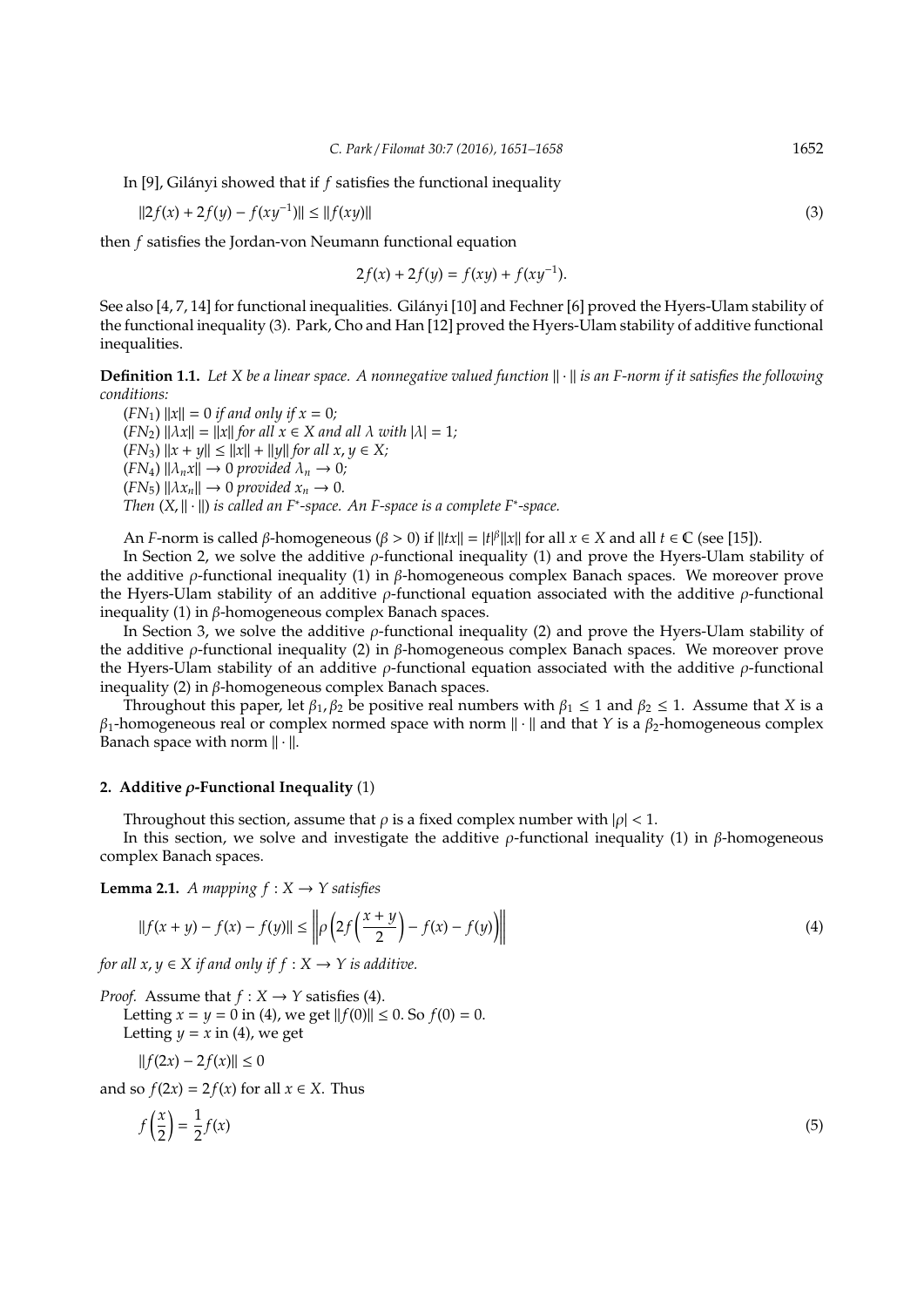for all  $x \in X$ .

It follows from (4) and (5) that

$$
||f(x + y) - f(x) - f(y)|| \le ||\rho \left(2f\left(\frac{x + y}{2}\right) - f(x) - f(y)\right)|| = |\rho|^{\beta_2}||f(x + y) - f(x) - f(y)||
$$

and so

$$
f(x + y) = f(x) + f(y)
$$

for all  $x, y \in X$ .

The converse is obviously true.  $\square$ 

**Corollary 2.2.** *A mapping*  $f: X \rightarrow Y$  satisfies

$$
f(x + y) - f(x) - f(y) = \rho \left( 2f\left(\frac{x + y}{2}\right) - f(x) - f(y) \right)
$$
\n(6)

*for all x, y*  $\in$  *X if and only if f* : *X*  $\rightarrow$  *Y is additive.* 

The functional equation (6) is called an *additive* ρ*-functional equation*.

We prove the Hyers-Ulam stability of the additive  $\rho$ -functional inequality (4) in  $\beta$ -homogeneous complex Banach spaces.

**Theorem 2.3.** *Let*  $r > \frac{\beta_2}{\beta_1}$  $\frac{\beta_2}{\beta_1}$  and  $\theta$  be nonnegative real numbers, and let  $f:X\to Y$  be a mapping such that

$$
||f(x + y) - f(x) - f(y)|| \le ||\rho \left(2f\left(\frac{x + y}{2}\right) - f(x) - f(y)\right)|| + \theta(||x||^r + ||y||^r)
$$
\n(7)

*for all*  $x, y \in X$ . Then there exists a unique additive mapping  $A: X \rightarrow Y$  such that

$$
||f(x) - A(x)|| \le \frac{2\theta}{2^{\beta_1 r} - 2^{\beta_2}} ||x||^r
$$
\n(8)

*for all*  $x \in X$ *.* 

*Proof.* Letting  $x = y = 0$  in (7), we get  $||f(0)|| \le 0$ . So  $f(0) = 0$ . Letting  $y = x$  in (7), we get

$$
||f(2x) - 2f(x)|| \le 2\theta ||x||^r \tag{9}
$$

for all  $x \in X$ . So

$$
\left\|f(x) - 2f\left(\frac{x}{2}\right)\right\| \le \frac{2}{2^{\beta_1 r}} \theta \|x\|^r
$$

for all  $x \in X$ . Hence

$$
\left\|2^{l} f\left(\frac{x}{2^{l}}\right) - 2^{m} f\left(\frac{x}{2^{m}}\right)\right\| \leq \sum_{j=l}^{m-1} \left\|2^{j} f\left(\frac{x}{2^{j}}\right) - 2^{j+1} f\left(\frac{x}{2^{j+1}}\right)\right\| \leq \frac{2}{2^{\beta_{1} r}} \sum_{j=l}^{m-1} \frac{2^{\beta_{2} j}}{2^{\beta_{1} r j}} \theta \|x\|^{r}
$$
(10)

for all nonnegative integers *m* and *l* with  $m > l$  and all  $x \in X$ . It follows from (10) that the sequence  $\{2^n f(\frac{x}{2^n})\}$ is a Cauchy sequence for all  $x \in X$ . Since *Y* is complete, the sequence  $\{2^n f(\frac{x}{2^n})\}$  converges. So one can define the mapping  $\overline{A}$  :  $X \rightarrow Y$  by

$$
A(x):=\lim_{n\to\infty}2^nf(\frac{x}{2^n})
$$

for all  $x \in X$ . Moreover, letting  $l = 0$  and passing the limit  $m \to \infty$  in (10), we get (8).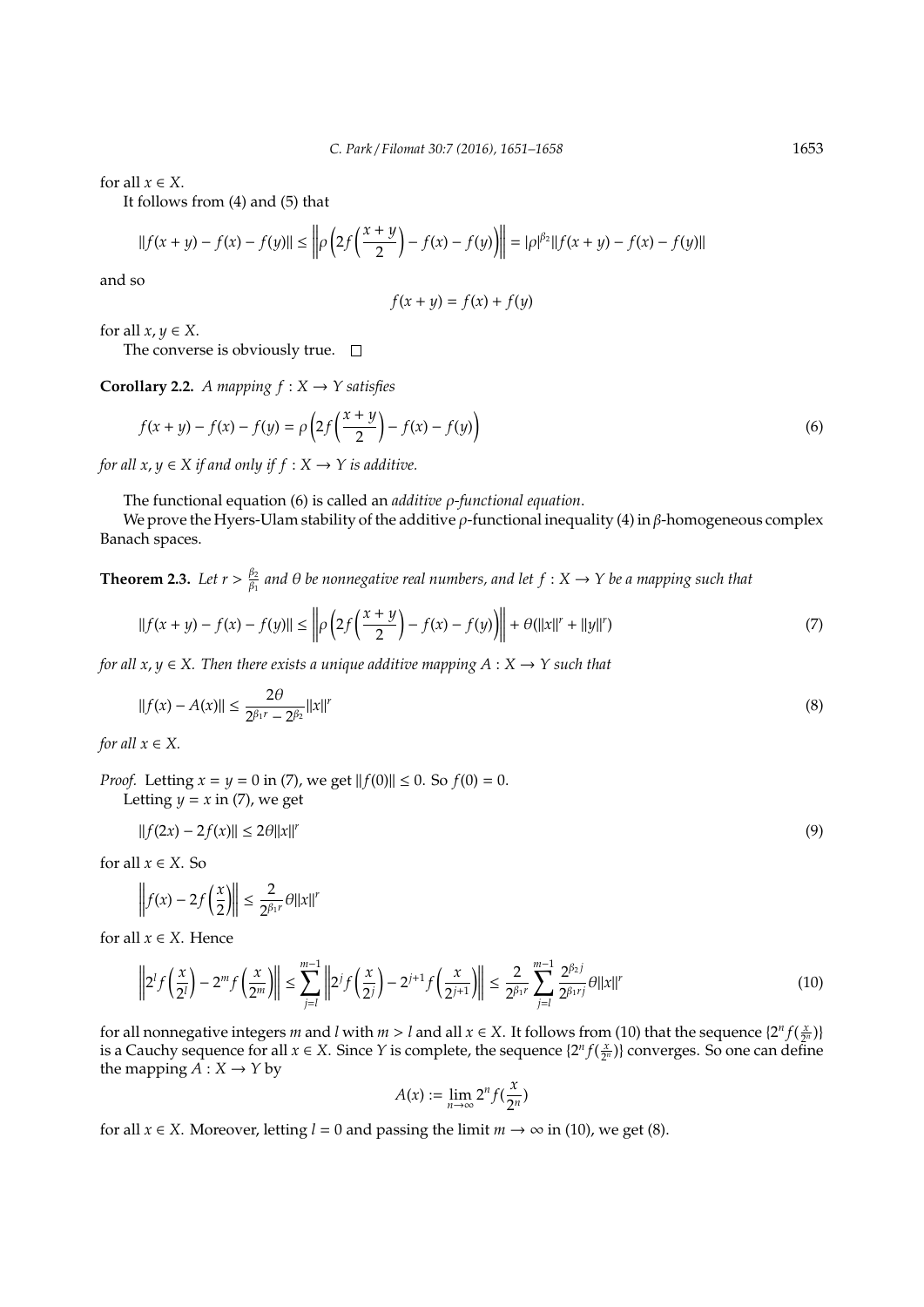It follows from (7) that

$$
\begin{array}{rcl}\n||A(x+y) - A(x) - A(y)|| & = & \lim_{n \to \infty} 2^{\beta_{2}n} \left\| f\left(\frac{x+y}{2^n}\right) - f\left(\frac{x}{2^n}\right) - f\left(\frac{y}{2^n}\right) \right\| \\
& \leq & \lim_{n \to \infty} 2^{\beta_{2}n} |\rho|^{\beta_{2}} \left( \left\| 2f\left(\frac{x+y}{2^{n+1}}\right) - f\left(\frac{x}{2^n}\right) - f\left(\frac{y}{2^n}\right) \right\| \right) + \lim_{n \to \infty} \frac{2^{\beta_{2}n} \theta}{2^{\beta_{1}n r}} (\|x\|^{r} + \|y\|^{r}) \\
& = & |\rho|^{\beta_{2}} \left\| 2A\left(\frac{x+y}{2}\right) - A(x) - A(y) \right\|\n\end{array}
$$

for all  $x, y \in X$ . So

$$
||A(x + y) - A(x) - A(y)|| \le ||\rho (2A(\frac{x + y}{2}) - A(x) - A(y)||
$$

for all  $x, y \in X$ . By Lemma 2.1, the mapping  $A: X \to Y$  is additive.

Now, let  $T: X \to Y$  be another additive mapping satisfying (8). Then we have

$$
\begin{array}{rcl} ||A(x) - T(x)|| & = & 2^{\beta_2 n} \left\| A\left(\frac{x}{2^n}\right) - T\left(\frac{x}{2^n}\right) \right\| \\ & \leq & 2^{\beta_2 n} \left( \left\| A\left(\frac{x}{2^n}\right) - f\left(\frac{x}{2^n}\right) \right\| + \left\| T\left(\frac{x}{2^n}\right) - f\left(\frac{x}{2^n}\right) \right\| \right) \\ & \leq & \frac{4 \cdot 2^{\beta_2 n}}{(2^{\beta_1 r} - 2^{\beta_2}) 2^{\beta_1 n r}} \theta \|x\|^{r}, \end{array}
$$

which tends to zero as  $n \to \infty$  for all  $x \in X$ . So we can conclude that  $A(x) = T(x)$  for all  $x \in X$ . This proves the uniqueness of *A*. Thus the mapping  $A: X \to Y$  is a unique additive mapping satisfying (8).  $\Box$ 

**Theorem 2.4.** *Let*  $r < \frac{\beta_2}{\beta_1}$ β1 *and* θ *be positive real numbers, and let f* : *X* → *Y be a mapping satisfying* (7)*. Then there exists a unique additive mapping*  $A: X \rightarrow Y$  *such that* 

$$
||f(x) - A(x)|| \le \frac{2\theta}{2^{\beta_2} - 2^{\beta_1 r}} ||x||^r
$$
\n(11)

*for all*  $x \in X$ *.* 

*Proof.* It follows from (9) that

$$
\left\|f(x) - \frac{1}{2}f(2x)\right\| \le \frac{2\theta}{2^{\beta_2}}\|x\|^r
$$

for all  $x \in X$ . Hence

$$
\left\| \frac{1}{2^l} f(2^l x) - \frac{1}{2^m} f(2^m x) \right\| \le \sum_{j=l}^{m-1} \left\| \frac{1}{2^j} f(2^j x) - \frac{1}{2^{j+1}} f(2^{j+1} x) \right\| \le \sum_{j=l}^{m-1} \frac{2^{\beta_1 r j}}{2^{\beta_2 j}} \frac{2 \theta}{2^{\beta_2}} \|x\|^r \tag{12}
$$

for all nonnegative integers *m* and *l* with  $m > l$  and all  $x \in X$ . It follows from (12) that the sequence  $\{\frac{1}{2^n} f(2^n x)\}$ is a Cauchy sequence for all  $x \in X$ . Since *Y* is complete, the sequence  $\{\frac{1}{2^n} f(2^n x)\}$  converges. So one can define the mapping  $A: X \rightarrow Y$  by

$$
A(x) := \lim_{n \to \infty} \frac{1}{2^n} f(2^n x)
$$

for all *x*  $\in$  *X*. Moreover, letting *l* = 0 and passing the limit *m*  $\rightarrow \infty$  in (12), we get (11).

The rest of the proof is similar to the proof of Theorem 2.3.  $\Box$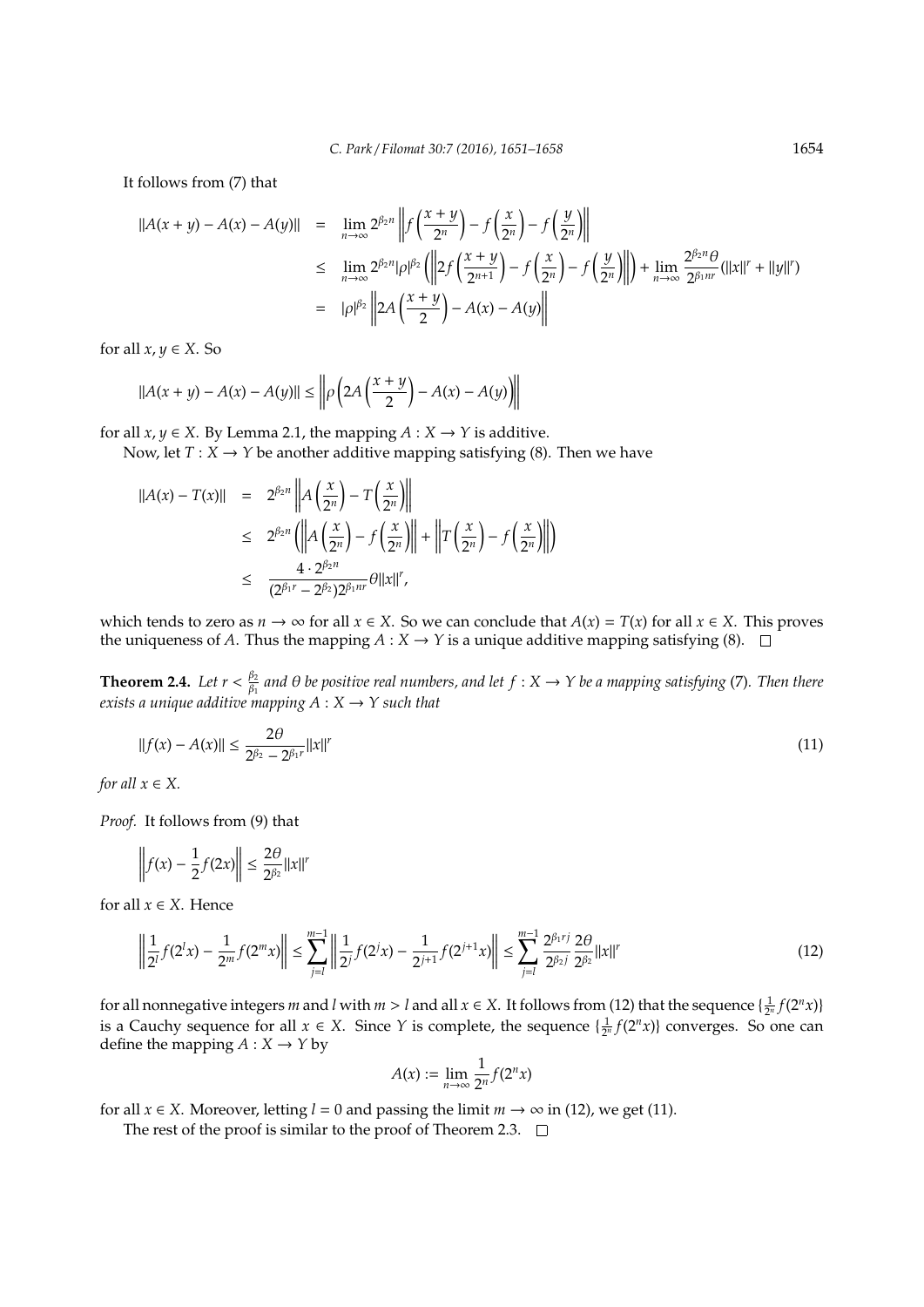By the triangle inequality, we have

$$
||f(x + y) - f(x) - f(y)|| - ||\rho \left(2f\left(\frac{x + y}{2}\right) - f(x) - f(y)\right)||
$$
  

$$
\leq ||f(x + y) - f(x) - f(y) - \rho \left(2f\left(\frac{x + y}{2}\right) - f(x) - f(y)\right)||.
$$

As corollaries of Theorems 2.3 and 2.4, we obtain the Hyers-Ulam stability results for the additive  $\rho$ functional equation (6) in β-homogeneous complex Banach spaces.

**Corollary 2.5.** *Let*  $r > \frac{\beta_2}{\beta_1}$  $\frac{\beta_2}{\beta_1}$  and  $\theta$  be nonnegative real numbers, and let  $f:X\to Y$  be a mapping such that

$$
\left\| f(x+y) - f(x) - f(y) - \rho \left( 2f\left(\frac{x+y}{2}\right) - f(x) - f(y) \right) \right\| \leq \theta(||x||^r + ||y||^r) \tag{13}
$$

*for all x, y*  $\in$  *X. Then there exists a unique additive mapping A* : *X*  $\rightarrow$  *Y satisfying* (8)*.* 

**Corollary 2.6.** *Let*  $r < \frac{\beta_2}{\beta_1}$ β1 *and* θ *be nonnegative real numbers, and let f* : *X* → *Y be a mapping satisfying* (13)*. Then there exists a unique additive mapping*  $A: X \rightarrow Y$  *satisfying* (11)*.* 

**Remark 2.7.** *If* ρ *is a real number such that* −1 < ρ < 1 *and Y is a* β2*-homogeneous real Banach space, then all the assertions in this section remain valid.*

## **3. Additive** ρ**-Functional Inequality** (2)

Throughout this section, assume that  $\rho$  is a fixed complex number with  $|\rho| < \frac{1}{2}$ .

In this section, we solve and investigate the additive  $\rho$ -functional inequality (2) in  $\beta$ -homogeneous complex Banach spaces.

**Lemma 3.1.** *A mapping*  $f : X \rightarrow Y$  *satisfies*  $f(0) = 0$  *and* 

$$
\left\| 2f\left(\frac{x+y}{2}\right) - f(x) - f(y) \right\| \le \|\rho(f(x+y) - f(x) - f(y))\|
$$
\n(14)

*for all*  $x, y \in X$  *if and onlt if*  $f : X \rightarrow Y$  *is additive.* 

*Proof.* Assume that  $f: X \rightarrow Y$  satisfies (14).

Letting  $y = 0$  in (14), we get  $||2f(\frac{x}{2}) - f(x)|| \le 0$  and so

$$
2f\left(\frac{x}{2}\right) = f(x) \tag{15}
$$

for all  $x \in X$ .

It follows from (14) and (15) that

$$
||f(x + y) - f(x) - f(y)|| = \left||2f(\frac{x + y}{2}) - f(x) - f(y)\right|| \le |\rho|^{\beta 2}||f(x + y) - f(x) - f(y)||
$$

and so

$$
f(x + y) = f(x) + 2f(y)
$$

for all  $x, y \in X$ .

The converse is obviously true.  $\square$ 

**Corollary 3.2.** *A mapping*  $f : X \rightarrow Y$  *satisfies*  $f(0) = 0$  *and* 

$$
2f\left(\frac{x+y}{2}\right) - f(x) - f(y) = \rho \left(f(x+y) - f(x) - f(y)\right)
$$
\n(16)

*for all*  $x, y \in X$  *if and only if*  $f: X \rightarrow Y$  *is additive.*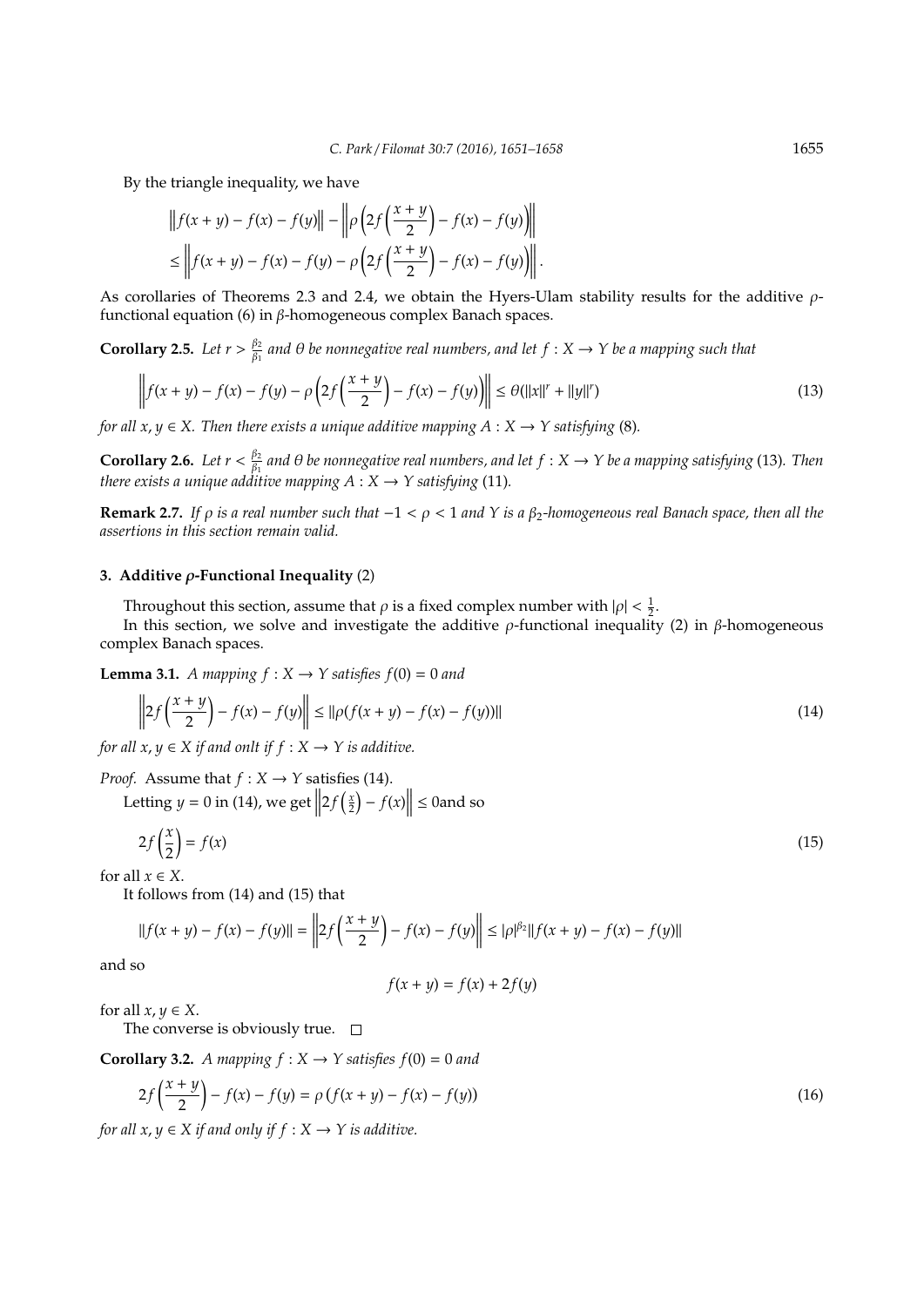The functional equation (16) is called an *additive* ρ*-functional equation*.

We prove the Hyers-Ulam stability of the additive  $\rho$ -functional inequality (14) in  $\beta$ -homogeneous complex Banach spaces.

**Theorem 3.3.** *Let*  $r > \frac{\beta_2}{\beta_1}$  $\frac{\beta_2}{\beta_1}$  and  $\theta$  be nonnegative real numbers, and let  $f:X\to Y$  be a mapping satisfying  $f(0)=0$ *and*

$$
\left\| 2f\left(\frac{x+y}{2}\right) - f(x) - f(y)\right\| \le \left\| \rho(f(x+y) - f(x) - f(y)) \right\| + \theta(\|x\|^r + \|y\|^r) \tag{17}
$$

*for all x, y*  $\in$  *X. Then there exists a unique additive mapping A* : *X*  $\rightarrow$  *Y such that* 

$$
||f(x) - A(x)|| \le \frac{2^{\beta_1 r} \theta}{2^{\beta_1 r} - 2^{\beta_2}} ||x||^r
$$
\n(18)

*for all*  $x \in X$ *.* 

*Proof.* Letting *y* = 0 in (17), we get

$$
\left\| 2f\left(\frac{x}{2}\right) - f(x) \right\| \le \theta \|x\|^r \tag{19}
$$

for all  $x \in X$ . So

$$
\left\|2^{l} f\left(\frac{x}{2^{l}}\right) - 2^{m} f\left(\frac{x}{2^{m}}\right)\right\| \leq \sum_{j=l}^{m-1} \left\|2^{j} f\left(\frac{x}{2^{j}}\right) - 2^{j+1} f\left(\frac{x}{2^{j+1}}\right)\right\| \leq \sum_{j=l}^{m-1} \frac{2^{\beta_{2} j}}{2^{\beta_{1} r j}} \theta \|x\|^{r}
$$
(20)

for all nonnegative integers *m* and *l* with  $m > l$  and all  $x \in X$ . It follows from (20) that the sequence  $\{2^n f(\frac{x}{2^n})\}$ is a Cauchy sequence for all  $x \in X$ . Since *Y* is complete, the sequence  $\{2^n f(\frac{x}{2^n})\}$  converges. So one can define the mapping  $A: X \rightarrow Y$  by

$$
A(x) := \lim_{n \to \infty} 2^n f(\frac{x}{2^n})
$$

for all  $x \in X$ . Moreover, letting  $l = 0$  and passing the limit  $m \to \infty$  in (20), we get (18).

It follows from (17) that

$$
\left\|2A\left(\frac{x+y}{2}\right)-A(x)-A(y)\right\| = \lim_{n\to\infty} 2^{\beta_2 n} \left( \left\|2f\left(\frac{x+y}{2^{n+1}}\right)-f\left(\frac{x}{2^n}\right)-f\left(\frac{y}{2^n}\right) \right\|\right)
$$
  

$$
\leq \lim_{n\to\infty} 2^{\beta_2 n} \left\| \rho \left(f\left(\frac{x+y}{2^n}\right)-f\left(\frac{x}{2^n}\right)-f\left(\frac{y}{2^n}\right) \right) \right\| + \lim_{n\to\infty} \frac{2^{\beta_2 n} \theta}{2^{\beta_1 n r}} (\|x\|^r + \|y\|^r)
$$
  

$$
= \|\rho(A(x+y)-A(x)-A(y))\|
$$

for all  $x, y \in X$ . So

$$
\left\|2A\left(\frac{x+y}{2}\right)-A(x)-A(y)\right\| \leq ||\rho(A(x+y)-A(x)-A(y))||
$$

for all  $x, y \in X$ . By Lemma 3.1, the mapping  $A : X \to Y$  is additive.

Now, let  $T : X \to Y$  be another additive mapping satisfying (18). Then we have

$$
\begin{array}{rcl} ||A(x) - T(x)|| & = & 2^{\beta_2 n} \left\| A\left(\frac{x}{2^n}\right) - T\left(\frac{x}{2^n}\right) \right\| \\ & \leq & 2^{\beta_2 n} \left( \left\| A\left(\frac{x}{2^n}\right) - f\left(\frac{x}{2^n}\right) \right\| + \left\| T\left(\frac{x}{2^n}\right) - f\left(\frac{x}{2^n}\right) \right\| \right) \\ & \leq & \frac{2 \cdot 2^{\beta_2 n} \cdot 2^{\beta_1 r}}{(2^{\beta_1 r} - 2^{\beta_2}) 2^{\beta_1 r n}} \theta ||x||^r, \end{array}
$$

which tends to zero as  $n \to \infty$  for all  $x \in X$ . So we can conclude that  $A(x) = T(x)$  for all  $x \in X$ . This proves the uniqueness of *A*. Thus the mapping  $A: X \to Y$  is a unique additive mapping satisfying (18).  $\square$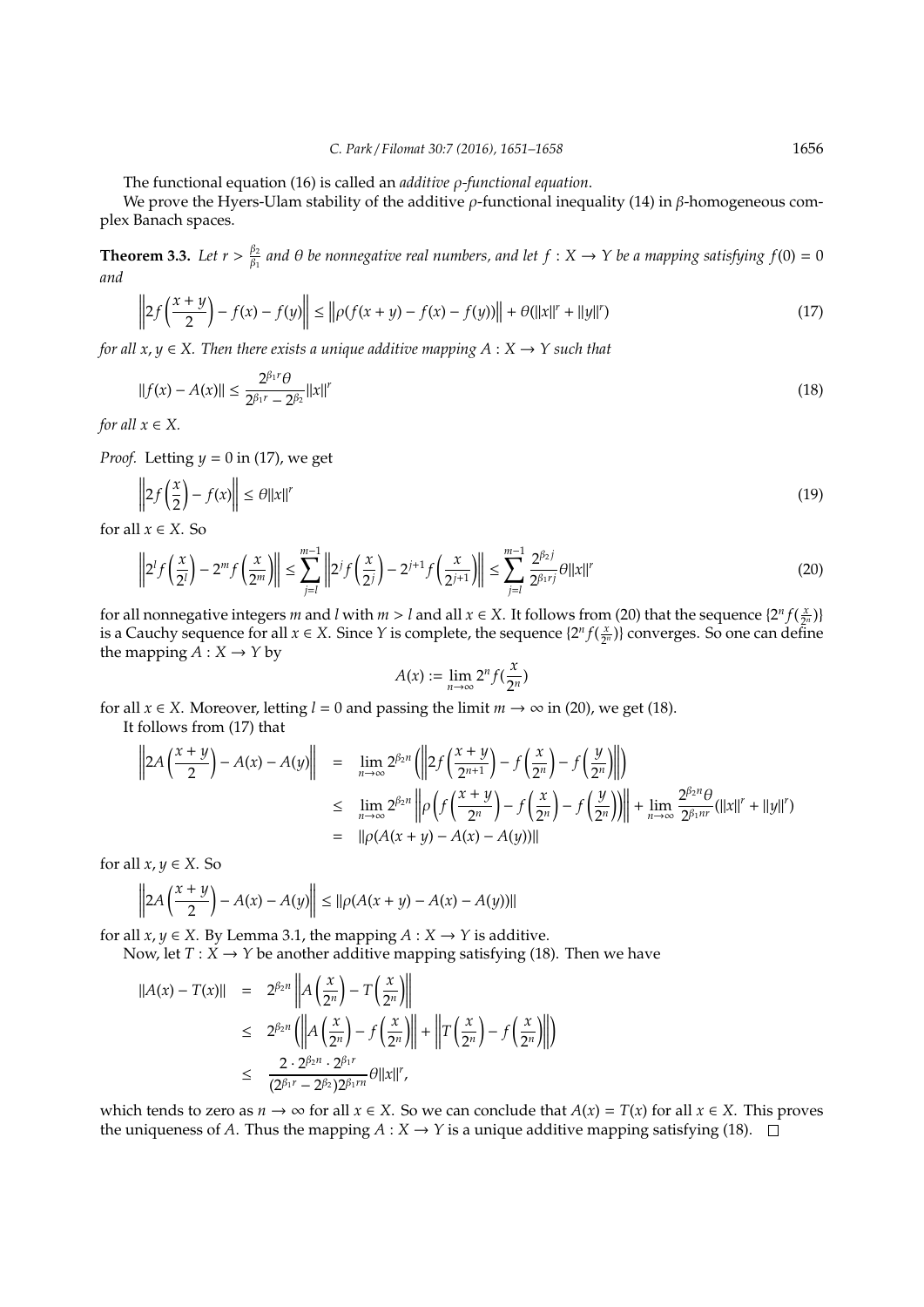**Theorem 3.4.** *Let*  $r < \frac{\beta_2}{\beta_1}$  $\frac{\beta_2}{\beta_1}$  and  $\theta$  be nonnegative real numbers, and let  $f:X\to Y$  be a mapping satisfying  $f(0)=0$ *and* (17)*. Then there exists a unique additive mapping A* : *X* → *Y such that*

$$
||f(x) - A(x)|| \le \frac{2^{\beta_1 r} \theta}{2^{\beta_2} - 2^{\beta_1 r}} ||x||^r
$$
\n(21)

*for all*  $x \in X$ *.* 

*Proof.* It follows from (19) that

$$
\left\| f(x) - \frac{1}{2} f(2x) \right\| \le \frac{2^{\beta_1 r} \theta}{2^{\beta_2}} \|x\|^r
$$

for all  $x \in X$ . Hence

$$
\left\| \frac{1}{2^l} f(2^l x) - \frac{1}{2^m} f(2^m x) \right\| \le \sum_{j=l}^{m-1} \left\| \frac{1}{2^j} f(2^j x) - \frac{1}{2^{j+1}} f(2^{j+1} x) \right\| \le \frac{2^{\beta_1 r} \theta}{2^{\beta_2}} \sum_{j=l}^{m-1} \frac{2^{\beta_1 r j}}{2^{\beta_2 j}} ||x||^r \tag{22}
$$

for all nonnegative integers *m* and *l* with  $m > l$  and all  $x \in X$ . It follows from (22) that the sequence  $\{\frac{1}{2^n} f(2^n x)\}$ is a Cauchy sequence for all  $x \in X$ . Since *Y* is complete, the sequence  $\{\frac{1}{2^n} f(2^n x)\}$  converges. So one can define the mapping  $A: X \rightarrow Y$  by

$$
A(x) := \lim_{n \to \infty} \frac{1}{2^n} f(2^n x)
$$

for all  $x \in X$ . Moreover, letting  $l = 0$  and passing the limit  $m \to \infty$  in (22), we get (21).

The rest of the proof is similar to the proof of Theorem 3.3.  $\Box$ 

By the triangle inequality, we have

$$
\left\| 2f\left(\frac{x+y}{2}\right) - f(x) - f(y)\right\| - \left\| \rho \left(f(x+y) - f(x) - f(y)\right) \right\|
$$
  

$$
\leq \left\| 2f\left(\frac{x+y}{2}\right) - f(x) - f(y) - \rho \left(f(x+y) - f(x) - f(y)\right) \right\|.
$$

As corollaries of Theorems 3.3 and 3.4, we obtain the Hyers-Ulam stability results for the additive  $\rho$ functional equation (16) in β-homogeneous complex Banach spaces.

**Corollary 3.5.** *Let*  $r > \frac{\beta_2}{\beta_1}$  $\frac{\beta_2}{\beta_1}$  and  $\theta$  be nonnegative real numbers, and let  $f:X\to Y$  be a mapping satisfying  $f(0)=0$ *and*

$$
\left\| 2f\left(\frac{x+y}{2}\right) - f(x) - f(y) - \rho \left(f(x+y) - f(x) - f(y)\right) \right\| \leq \theta(||x||^r + ||y||^r)
$$
\n(23)

*for all x*, *y*  $\in$  *X*. Then there exists a unique additive mapping  $A: X \rightarrow Y$  satisfying (18).

**Corollary 3.6.** *Let*  $r < \frac{\beta_2}{\beta_1}$  $\frac{\beta_2}{\beta_1}$  and  $\theta$  be nonnegative real numbers, and let  $f:X\to Y$  be a mapping satisfying  $f(0)=0$ and (23). Then there exists a unique additive mapping  $A: X \to Y$  satisfying (21).

**Remark 3.7.** If  $\rho$  is a real number such that  $-\frac{1}{2} < \rho < \frac{1}{2}$  and Y is a  $\beta_2$ -homogeneous real Banach space, then all the *assertions in this section remain valid.*